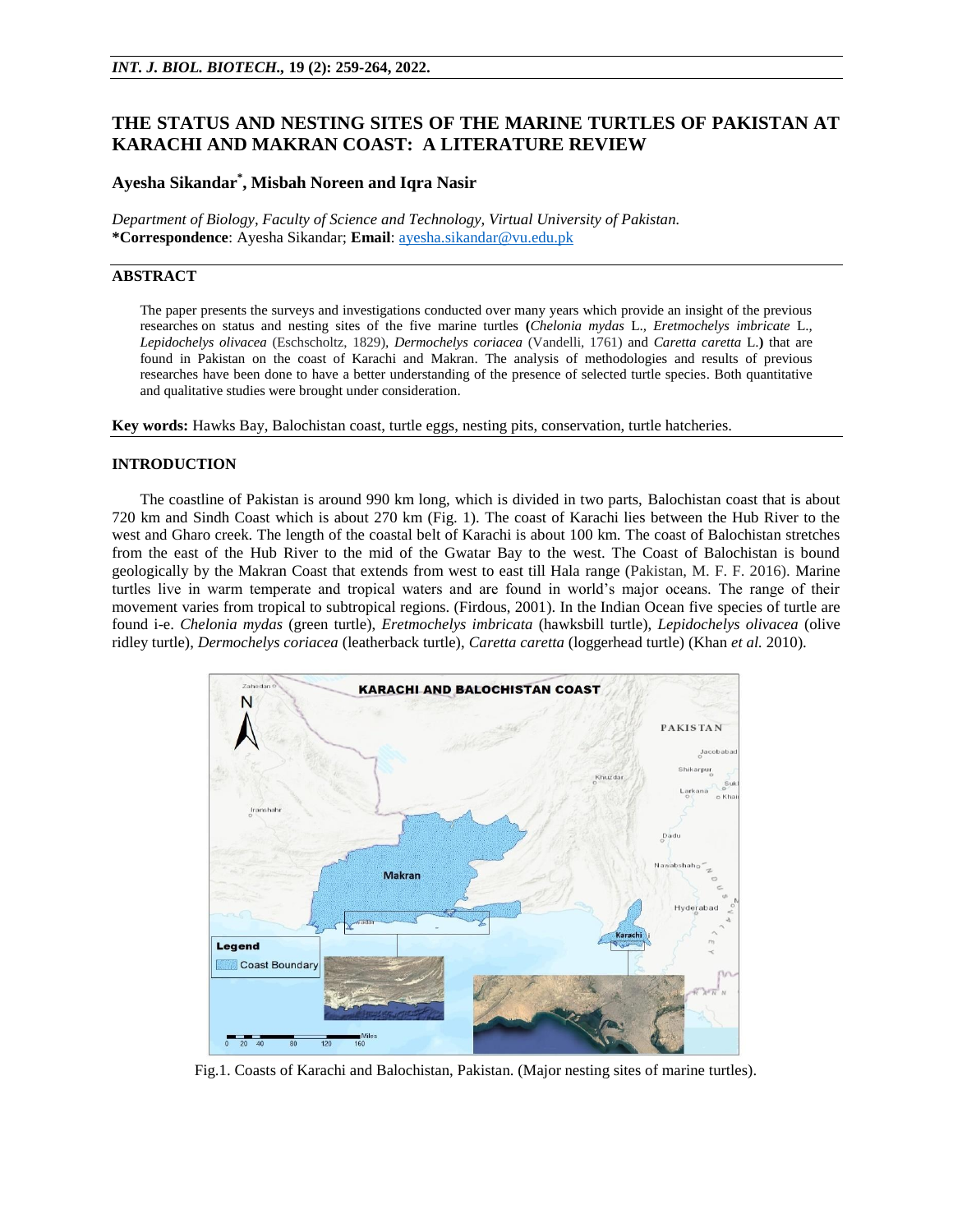The Makran coast in Balochistan, (Province of Pakistan) provide nesting sites to considerable number of marine turtles. As the coast of Balochistan is comprised of almost 95% (>700 km long) desolate and inaccessible beaches that are evidently appropriate for the habitats of marine turtles (Kabraji and Firdous, 1984).

# *Chelonia mydas* **(green turtle):**

Green Turtle is the most commonly found specie in Pakistan which could weigh 200 kg and it could grow up to 1.5 m. The status of Green turtle is endangered. Key nesting sites of the Green Turtle could be found at Sands pit and Hawks bay along the Karachi coast, and at Balochistan coast it could be observed at Astola Island, Ormara and Jiwani beaches. The eggs laying period is mostly during July to December. The eggs are laid by female turtles in dug close chambers in clutches of 75 - 120 eggs (Pakistan, M. F. F. 2016).

#### *Lepidochelys olivacea* **(olive ridley turtle):**

Along the coast of Pakistan, the Olive ridley turtle was considered the second highest nesting turtle. Its length is about 80 cm. They are bit less bulky and weighs up to 45 Kg. The status of Olive ridley is endangered. It nests at Hawks bay and Sandspit from March to October and the peak nesting time of Olive Ridley was July and September. After the incident of oil spill in 2003 at the Karachi coast the nesting of Olive ridley had reduced and no specie was recorded after 2012 but in the offshore waters a large population has been recorded in the recent studies (Pakistan, M. F. F. 2016).

#### *Dermochelys coriacea* **(leatherback turtle):**

Unlike other turtles the Leatherback turtle had a leathery shell rather than a hard shell and that is how it got its name. Its size could reach up to maximum 180 cm which makes it the largest sea turtle in terms of size, and its weight is around 500 kg. The status of Leatherback turtle is Critically Endangered (Pakistan, M. F. F. 2016).

#### *Eretmochelys imbricata* **(hawksbill turtle):**

The Hawksbill turtle has a narrow pointed beak. Its length is less than 1 m. Its weight is 140 kg. The status of Hawksbill turtle is Critically Endangered (Pakistan, M. F. F. 2016).

#### *Caretta caretta* **(loggerhead turtle):**

Distinctively, the Loggerhead turtle has a large head to support the powerful muscles of the jaws, which are essential for feeding on crustaceans and mollusks with hard shells. The average size of Loggerhead turtle is 92 cm and the weight is about 115 kg. The status of Loggerhead turtle is endangered (Pakistan, M. F. F. 2016).

#### **Literature review:**

### **Status of five marine turtle species in Pakistan**

Murray (1884) was perhaps among the first ones to describe the presence of sea turtles in Pakistan. He identified olive ridley and green turtles in the province of Sindh. He reported nesting of green turtles in Karachi at Gizri and Clifton. During breeding season huge amount of eggs were brought for sale. Shockley (1949) reported that *Chelona mydas* was frequently observed along Jiwani coast close to the Iranian border. Specifically, at "turtle cliff", around a dozen turtles could be observed and in September-November, 1945, a large number of turtle tracks were recorded alongside the beach. Minton (1966) reported that no specimen of *Dermochelys coriacea* (Leatherback turtle) was recorded from the waters of West Pakistan. But in June 1958 a photograph of an adult leatherback specimen was found which was beached at Hawke's Bay Karachi. So he concluded that no other local record was found and the leatherback could be occasionally seen nesting on the islands near the inlets of the Indus. Minton (1966) reported that hawksbill turtles were found at the coasts of Pakistan only as a migrant, and there is no recorded proof of its nesting or breeding at the shores of Pakistan. Minton (1966) did not report any loggerhead turtle, but he confirmed that the specie occurs in Pakistan without any doubt. Ghalib and Zaidi (1976) concluded that the nesting of loggerhead turtle does not occur in Pakistan but they added it in the list of sea turtles of Karachi. Khan and Mirza (1976), Khan and Tasnim (1990) and Khan (2003), reported the occurrence of loggerhead turtle in Pakistan without providing any detail. Ghalib and Zaidi (1976) also incorporates the presence of hawksbill turtle in the list of sea turtles of Karachi. Khan and Mirza (1976), Khan and Tasnim (1990) and Khan (2003, 2006), have also reported hawksbill turtle in Pakistan. Ghalib and Zaidi, (1976) discovers that among other five species of sea turtles *Dermochelys coriacea* (leatherback turtle) have also been recorded on the shores of Pakistan but they did not give any particular record or nesting details anywhere in Pakistan. Coasts of Pakistan has been supporting a large population of *Chelona mydas* (Green Turtles) along with a less number of *Lepidochelys olivacea* (Olive Ridley) population that has been nesting mainly at Sandspit and Hawkes Bay, Karachi, Province of Sindh (Ghalib and Zaidi,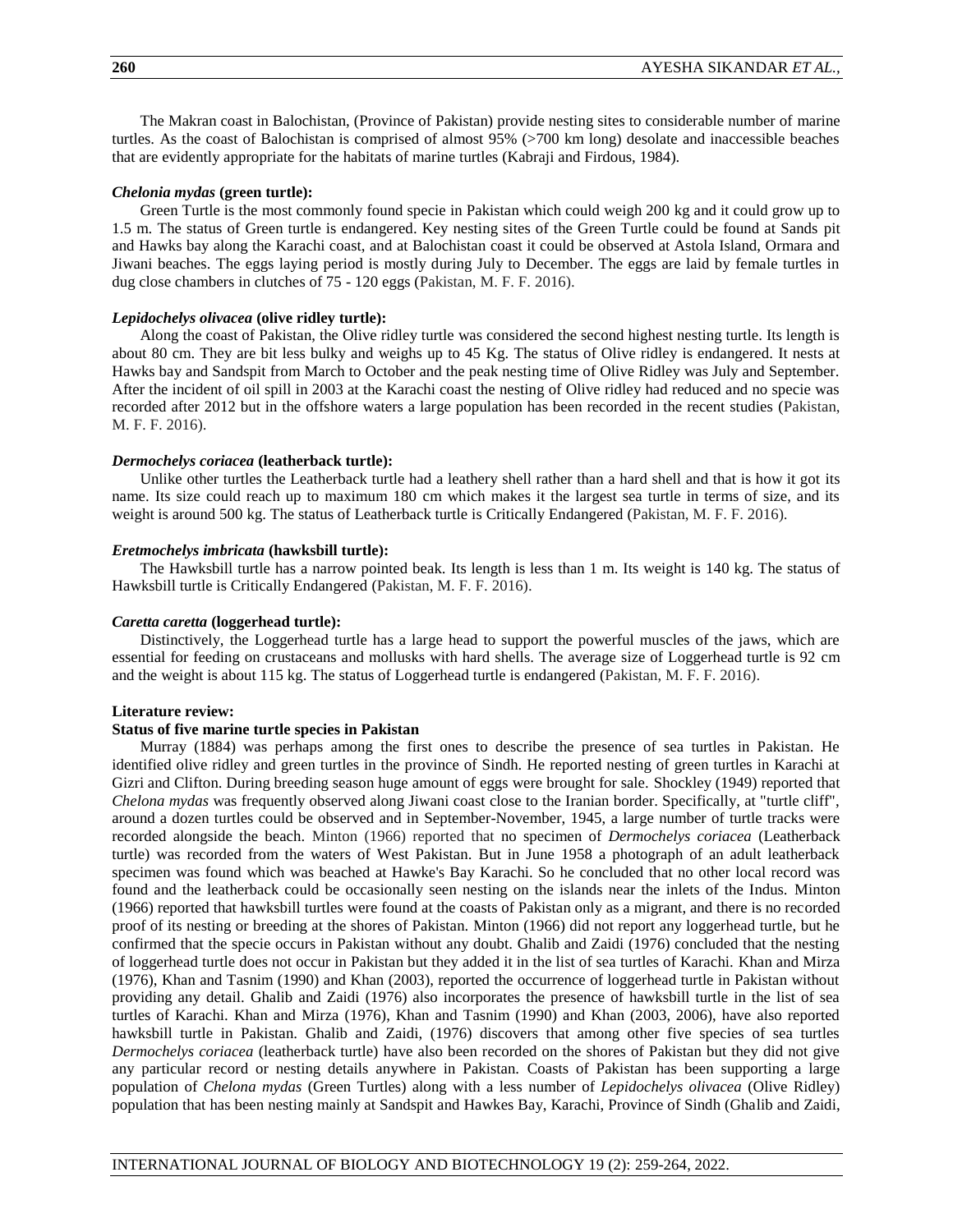1976; Kabraji and Firdous, 1984). Groombridge (1987, 1989) conducted a survey in the year 1987 along the coast of Makran. A local in Ormara identified the leatherback turtle in a photograph and told them that the specie was caught in fishing nets occasionally, but can't be verified. Firdous (1989, 2000) recorded a dead leatherback turtle on September 5,1988 stranded on the beach of Sandspit, Karachi. It is ascribed by her that the death of the turtle would be because of the possibility of shark attack. A notable cut was found on the left rear flipper of the turtle on the ventral side. Another dead specimen of leatherback turtle was collected by her on April 25 1989 from Paradise Point, this time a big hole was recorded on the right front flipper at the proximal end. Also the back flippers were damaged giving indication of the shark attack.

As indicated by the Editor, IOSEA Marine Turtle MOU (given in Firdous, 2006) dead leatherback turtles described by Firdous (1989; 2006) were in bad condition and when they were washed aground it was assumed that the wounds credited to shark attack might have happened later these turtles have passed on. Subsequently reason for death can't be connected to shark attack and probability of anthropogenic elements can't be precluded. Baldwin *et al*., (2003) had confirmed the retrieval of flipper tag from a specimen of *Caretta caretta* (loggerhead turtle) from Pakistan. Mortimer and Donnelly, (2008) states that the hawksbill turtle has been distributed all over the world. It migrates to diversified habitats with a complex movement during their whole lifespan and had been recorded in around 108 countries but the nests are found in around 70 countries. It is also found in Pakistan as a rarest marine turtle species. As stated by Hussain (2009) hawksbill turtle has a distribution from Cape Monz to Hawks bay, Paradise Point, and Manora but the credibility of this distribution is not evident. He also produces a photograph of hawksbill turtle shell but alongside he also mentioned that Mertens (1969) has spotted a small shell of hawksbill turtle at a shop in Karachi which is the only authentic report of the presence of this specie of turtle. Khan *et al*., (2010) carried out Surveys from September 2004 to December 2007. All known and potential nesting sites of turtles had been identified. During the survey new nesting sites were identified on six beaches, including Gwadar, Mubarak village, Ganz, Pishukan, Hingol National Park and Sonmiani. They also reported habitat degradation at coastal areas near Korangi creeks and Karachi. Khan *et al*., (2010) carried out a study on the nesting of sea turtles but were unable to find any nest of loggerhead turtle along the coast of Pakistan.

According to Salam (2010) loggerhead turtle, (*Caretta caretta*) was recorded at Daran beach, Pakistan. Khan (2010) confirmed ruined carcasses of loggerhead turtle in February, 2010 at Gwadar (West Bay). Rees *et al*. (2010) told that two loggerhead turtles (female) migrated to the waters of Pakistan. They were satellite tagged in Masirah Island situated in Oman. Waqas *et al*. (2011) carried out studies on conservation of green turtles. *Chelonia mydas* (green turtle) belongs to the family Cheloniidae of class Reptilia and is a large turtle. The sandy beach of Jiwani constitutes important nesting sites for the green turtles. WWF (Pakistan) had monitored the population of green turtles along the coast of Jiwani between 1999- 2008. He further confirmed the protection of total 2,731 nests and from these nests a total of 91,936 hatchlings emerged and they were released into the sea water. Khanum *et al*. (2014) states that Hawkes Bay is one of the foremost favorable nesting sites for (*Chelonia mydas*) green turtles in Pakistan. Many environmental elements affect the nesting patterns of (*Chelonia mydas*) at this beach. The fundamental goal of the research was to assess the significance of habitat monitoring with the assistance of GIS. Seasonal effect on nesting pit density is pretty substantive on high resolution imageries. The result of the study showed the influence of rising temperature on nesting grounds. Manzoor *et al*. (2019) executed a study from 2014 to 2017, regarding the status, distribution and conservation of the marine turtles in the shores of Karachi. During the study only *Chelonia mydas* (Green turtle) has been recorded in the study areas i-e. Hawkes bay, Cape Monze and sandspit*. Lepidochelys olivacea* (Olive ridley) turtle and *Eretmochelys imbricata* (Hawksbill turtle) were not seen at the study sites of coasts of Karachi. In the offshore water of Pakistan *Caretta caretta* (Loggerhead turtle) has been captured in a fishing net by a fisherman. *Dermochelys coriacea* (Leatherback turtle) is a rare species of marine turtles that was recorded dead in Miani Hor lagoon of Baluchistan province. *Dermochelys coriacea* (Leatherback turtle) was also recorded at Khori Great bank entangled in a fishing net which was rescued and released in water. *Eretmochelys imbricata* (Hawksbill turtle) has been found at the Baluchistan coast. Moazzam and Nawaz (2019) affirmed that *Dermochelys coriacea* (leatherback turtle) has been reported from Pakistan but they were found dead on the shores of Sindh and Baluchistan and were 4 in number. They also confirmed the presence of 8 leatherback turtles that were captured in gillnets. A specimen of leatherback turtle was recorded dead in Miani Hor with a possibility of boat strike. All the turtles captured in fish gears were rescued and released except one who died while heaving on the boat. Moazzam and Nawaz (2019) asserted that *Caretta caretta* (Loggerhead turtle) was reported from Gwadar Pakistan. A specimen of Loggerhead turtle was accidentally entangled in a gillnet. There is no valid data of nesting sites of loggerhead recorded in Pakistan. They confirmed that 11 loggerhead turtles were captured in fishing nets and were released safely in water. The records confirmed rare occurrence of loggerhead turtles in Pakistan.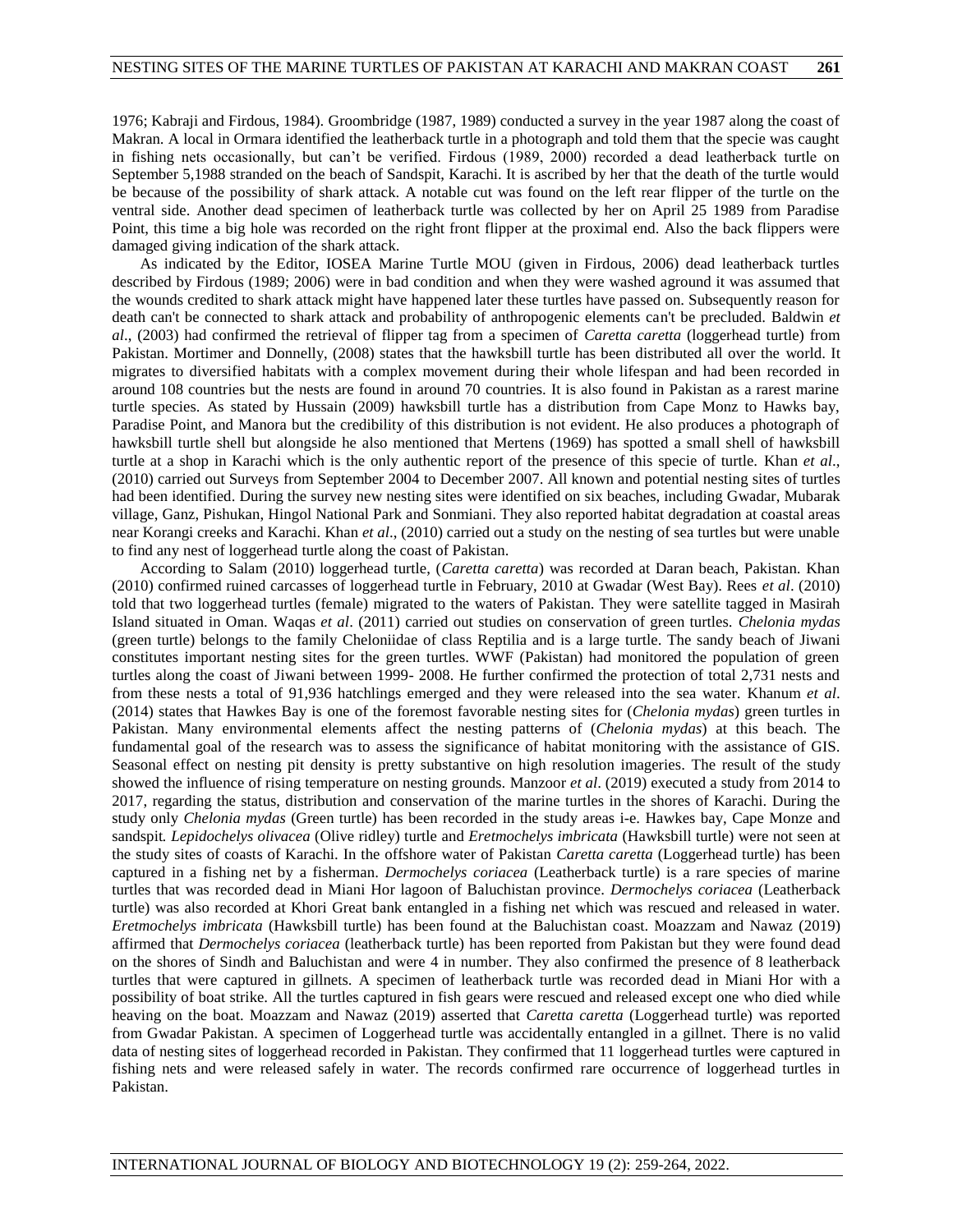## **Threats and conservation status of marine turtles in Pakistan:**

Salm, (1975) told that the Government of Sindh under Sindh Wildlife Protection Ordinance reacted to the alarming situation of turtle depletion in Pakistani seas and declared the sea turtles as "Protected". Turtle eggs are normally removed from the nests and buried at a safe location (Stancyk *et al*., 1980). Groombridge, (1982) explained that the overexploitation of turtles includes destruction of nesting sites and slaughtering. This was the major reason of incorporating the sea turtles of Pakistan among the threatened species in the Red Book of IUCN. Groombridge *et al*. (1988) analyzed the trade statistics and concluded that there was great exploitation of turtles until 1985. According to import figures of Japan, skin of turtles was exported in the following years 1976-1985, except 1983 and 1984.Figures of Pakistan's custom confirmed the export of raw shell of about 1800 kg in the year July 1981 to June1982 and July 1982 to June 1983 and it was probably *Chelonia mydas*. He further states that the province of Sindh was fully protected under the Sind Wildlife Protection Ordinance (1972). So it could be concluded that all the turtle exploitation occurred in Baluchistan. Furthermore, he confirmed that at Ormara and Jiwani nesting females were commercially harvested for oil extraction purposes. This exploitation practice was observed with great intensity at Ormara. The beach was observed with turtle shells and bones littering all around and they were may be principally for the extraction of oil. It had an unfavorable impact on the population of turtles. According to Firdous (2001) over 1,500,000 eggs have been transplanted to enclosures to guard them from predators from October 1979 to December 1997 and around 450,000 hatchlings were launched to the sea. Education and public attention is a need within side the conservation of endangered species which includes marine turtles, and efforts were made to unfold the message through media. It is assumed that a productive conservation can be carried out through powerful implementation of countrywide and worldwide legislation. Beachfront lighting and loss of habitat are major concerns and a great threat to turtle population throughout South Asia (Islam 2002; Bhupathy and Saravanan 2002).

Jiwani is a main trade point between Pakistan and Iran, and is located at one edge of Gwadar bay. Fishermen use speed boats for the purpose of fishing. Furthermore, transportation of oil and goods between Pakistan and Iran is also performed by speed boats. (WWF Pakistan, 2004). The main reason of decline in population of marine turtles in Pakistan is associated to a number of reasons that includes loss of foraging and nesting sites, habitat degradation, commercial harvesting and marine pollution. (Khan and Ghalib 2006). Large number of turtle population has been observed in Jiwani because it is the hot spot for turtle's mating. But the excess usage of boats for navigation purpose is disturbing the turtle population. There has been history of exploitation of turtle eggs by the native people to cure rheumatism. They are also used as a medicine by local herders to treat sick goats. It has been observed that the community is involving in the conservation of marine turtles by abstaining people from collection of turtle eggs and damaging nests. Foxes, Jackals and dogs are commonly found in Jiwani area. They destroy the nests of turtles and also prey on their eggs. Moreover, predation of hatchlings by ghost crabs is also very common on Daran Beach. Hatchlings face threatening conditions right after their emergence because birds and feral dogs try to grab them while they enter into water. In water, gulls and large fishes serve as their predators. (Waqas *et al.*, (2011). Waqas *et al.* (2011) affirmed that currently, no laws have been made for the protection of marine turtles in Jiwani. All the species are protected under Baluchistan Wildlife Protection Act 1975. A marine turtle survey is conducted by Brian Groombridge of World Conservation Monitoring Centre, Cambridge, U.K., in September 1988. It was suggested in their survey that Jiwani should be declare as a "Wildlife Sanctuary" to protect the remaining population of marine turtles. However, still no laws have been made in this regard. In addition to that WWF–Pakistan also suggested to the Government of Balochistan in 2005 to declare this area as 'protected' but no decision has been made yet. Shahid *et al*. (2015) assessed the extent of marine turtle bycatch, four operators that were trained by WWF observed four tuna gillnet vessels to record marine turtle bycatch for a time period of thirty months from January 2013 to June 2015. As a result, 600 marine turtles' bycatches were reported. The mortality of turtles was recorded about 10% of the total caught turtles. Around 90% of the sea turtles were released back in waters in a good condition. 68.8% captures of *Lepidochelys olivacea* (olive ridley sea turtle) were recorded followed by *Chelonia mydas* i-e 29.6% and *Eretmochelys imbricata,* (hawksbill turtle) accounts for 1.5%. Manzoor *et al.,* (2019) states that marine turtles had been protected by Sindh Wildlife Department. Three marine turtle hatcheries are located at Hawkes bay and Sands pit that are working under (SWD) government of Sindh. Sindh Wildlife Department aims to protect the marine turtle eggs and juveniles of (*Chelonia. mydas*) from crows, dogs and crabs.

#### **Conclusion**

The main conclusion of this article is that there are a lot of threats that these turtles are facing on the shores of Pakistan which includes the feeding of eagles and stray dogs on the eggs of the turtles especially, *Chelonia mydas* and Olive ridley and on the other hand the littering of the coasts by the plastic bags and heaps of trash is destroying the turtle's natural habitat. Monitoring programs should be conducted at regular intervals for the provision of exact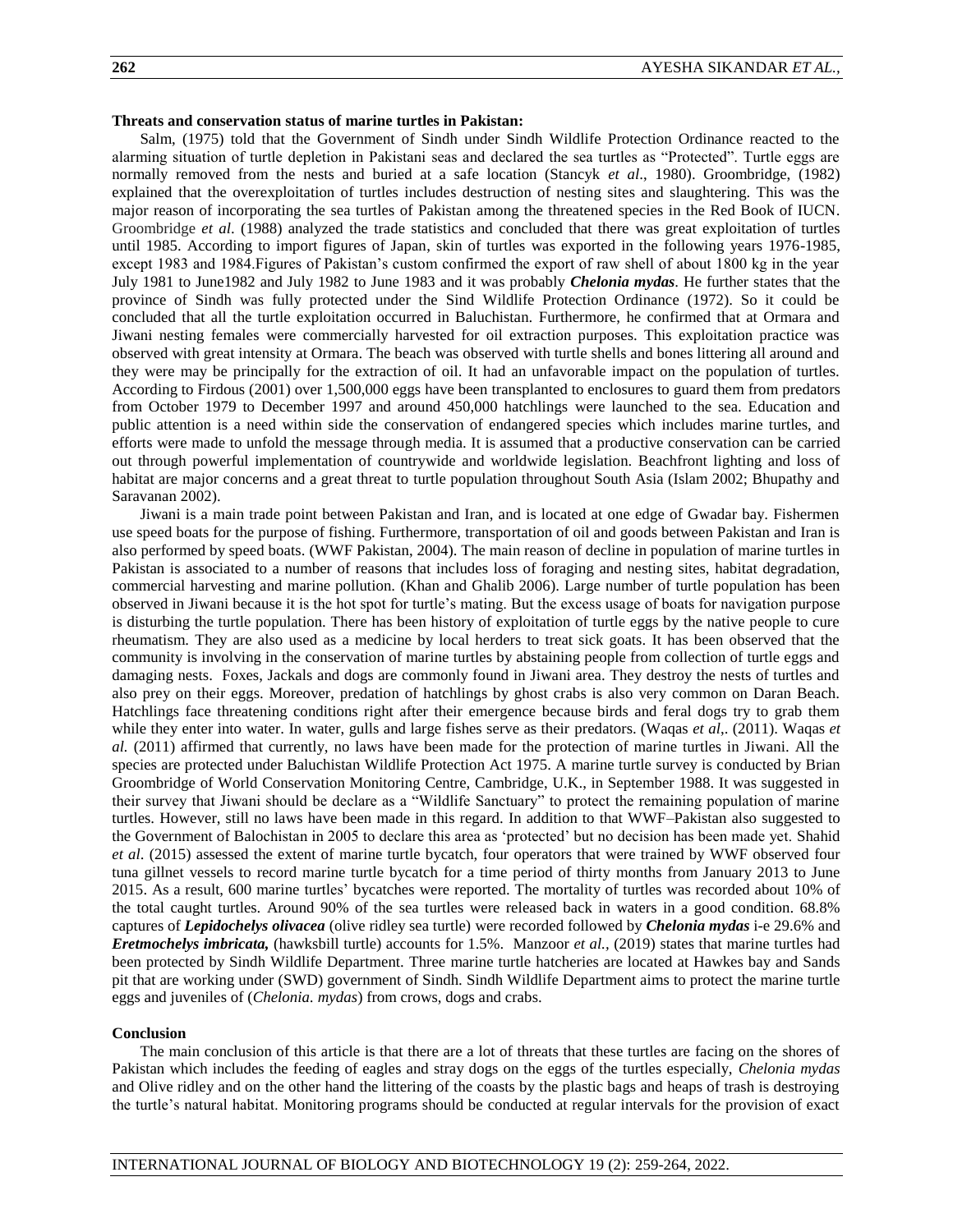population trends and data about nesting sites. A sufficient management plan is required to eradicate the lack of awareness at public level to reduce the threats to sea turtles of Karachi and Balochistan and to conserve their habitats.

## **REFERENCES**

Baldwin, R., G.R. Hughes and R. I. T. Prince (2003). Loggerhead turtles in the Indian Ocean. In: Loggerhead Sea Turtles. (Eds Bolten, A.B. and B.E. Witherington) pp. 218–232.

Bhupathy, S., and S. Saravanan (2002). Status of sea turtles along the Tamil Nadu coast, India. *Kachhapa*, 7: 7, 13.

Firdous, F. (1989). Male leatherback strands in Karachi. *MarineTurtle Newsletter*, 47: 14-15 pp.

- Firdous, F. (2000). Sea Turtle conservation and education in Karachi,Pakistan. In: Sea turtles of the Indo-Pacific Research, management and conservation (Eds Pilcher N. and G. Ismail), 45-59 pp. ASEAN Academic Press:Sarawak.
- Firdous, F. (2001). Sea turtle conservation and education in Karachi, Pakistan. Sea Turtles of the Indo-Pacific, Review Biodiversity Environment Conservation (ARBEC), pp.1-10.
- Firdous, F. (2006). Status of leatherback turtles in Pakistan. Indian Ocean South-East Asian Leatherback Turtle Assessment IOSEA Marine Turtle MOU-2006. 1-4pp.
- Ghalib, S. A., and Zaidi, S. S. H. 1976. Observations on the survey and breeding of marine turtles of Karachi coast. *Agriculture Pakistan*, 27(1): 87-96.
- Groombridge B. (1982). *The IUCN amphibia reptilia red data book*. Part I. IUCN, Gland, 201–207
- Groombridge, B. (1987). Mekran Coast: A newly explored habitat for marine turtles. *WWF-Pakistan Newsletter*, 6: 1-5.
- Groombridge, B., A.M. Kabraji and A.L. Rao (1988). Marine turtles in Baluchistan (Pakistan). *Marine Turtle Newsletter*, 42: 1-3.
- Groombridge, B. (1989). Aerial survey of the Balochistan Coast Pakistan. *Marine Turtle Newsletter*. 46: 6 9.

Hussain, B. (2009). *Studies on population, status, distribution an environmental impact on reptiles in the vicinity of Karachi Coast*. Ph. D. Thesis, Department of Zoology, University of Karachi, Karachi, Pakistan. 260p.

- Islam, M.Z. (2002). Threats to sea turtles in St. Martin's Island, Bangladesh. *Kachhapa* 6: 6–10.
- Kabraji, A. M. and F. Firdous (1984). *Conservation of turtles, Hawkesbay and Sandspit, Pakistan*. Project Report. WWF and Sind Wildlife Management Board.
- Khan, A. (2010). Records of loggerhead turtles on the Makran Coast, Pakistan. *Indian Ocean Turtle Newsletter*, 12: 13.
- Khan, M. S. and M. R. Mirza (1976). An annotated checklist and key to the reptiles of Pakistan. Part I: Chelonia and Crocodilia. *Biologia*, 22: 211-219.
- Khan, M. S. and R. Tasnim (1990). *A field guide to the identification of herps of Pakistan*. Part: II Chelonia. Biological Society of Pakistan Monograph No.15: 1-15.
- Khan, M. S. (2003). Checkliste und Bestimmungsschlüsselder Schildkröten und Krokodile Pakistans. *Testudo* (Sigs). 12: 9-22.
- Khan, M.S. (2006). *Amphibians and Reptiles of Pakistan*. Malabar, Florida: Krieger Publishing Company. 311p.
- Khan, M.Z and S.A. Ghalib (2006). Status, distribution and conservation of marine turtles in Pakistan. *Journal of Natural History and Wildlife*, 5(2): 195–201.
- Khan, M. Z., S. A., Ghalib and B. Husain (2010). Status and new nesting sites of sea turtles in Pakistan. *Chelonian Conservation and Biology*, 9: 119–123.
- Khanum, F., S.J.H. Kazmi and S. Shaikh (2014). A Spatio-Temporal Assessment of Green Turtle Habitat at Hawkes Bay, Karachi through Geo-Informatics Techniques. *Journal of Basic and Applied Sciences*, 10: 377-383.
- Manzoor, U., M.Z. Khan and M.A. Iqbal (2019). Distribution, status and conservation of reptilian fauna in the coastal areas of Karachi with special reference to marine turtles. *J. Anim. Plant Sci.*, 29: 1748–1760.
- Mertens, R. (1969). Die Amphibien und Reptilien West-Pakistans. Stuttgarter Beiträgezur *Naturkunde*, 197: 1–96.
- Minton, S.A. (1966). A contribution to the herpetology of West Pakistan. *Bulletin of American Museum of Natural History*, 134: 27-184.
- Moazzam, M. and R. Nawaz (2017) (Issued in January 2019). Occurrence and distribution of leatherback turtle (Dermochelys coriacea) in the coastal and offshore waters of Pakistan. *Records Zoological Survey of Pakistan*, 23: 4-8.
- Moazzam, M., and R. Nawaz (2019). Distribution and abundance of loggerhead turtles (*Caretta caretta* L.) from Pakistan. *International Journal of Biology and Biotechnology*, 16(2): 495-504.